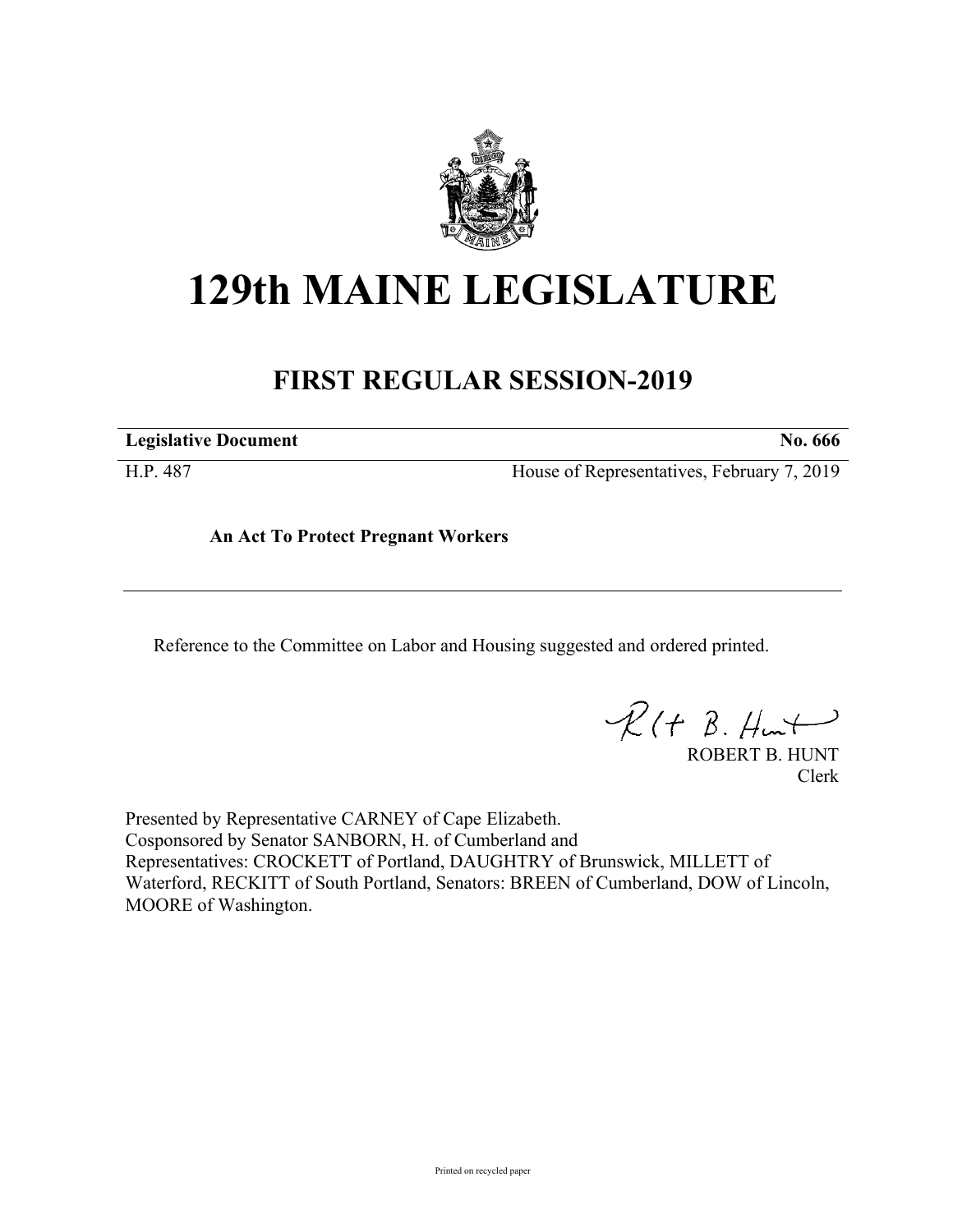| 1                                 | Be it enacted by the People of the State of Maine as follows:                                                                                                                                                                                     |
|-----------------------------------|---------------------------------------------------------------------------------------------------------------------------------------------------------------------------------------------------------------------------------------------------|
| 2                                 | Sec. 1. 5 MRSA §4553, sub-§8-E is enacted to read:                                                                                                                                                                                                |
| 3<br>$\overline{\mathbf{4}}$<br>5 | Pregnancy-related condition. "Pregnancy-related condition" means a<br>8-E.<br>limitation of an employee's ability to perform the functions of a job caused by pregnancy,<br>childbirth or a medical condition related to pregnancy or childbirth. |
| 6                                 | Sec. 2. 5 MRSA §4572-A, as amended by PL 1995, c. 393, §14, is further                                                                                                                                                                            |
| 7                                 | amended to read:                                                                                                                                                                                                                                  |
| 8                                 | §4572-A. Unlawful employment discrimination on the basis of sex                                                                                                                                                                                   |
| 9                                 | <b>1. Sex defined.</b> For the purpose of this Act, the word "sex" includes pregnancy and                                                                                                                                                         |
| 10                                | medical conditions which that result from pregnancy.                                                                                                                                                                                              |
| 11                                | 2. Pregnant persons who are able to work. It shall be is unlawful employment                                                                                                                                                                      |
| 12                                | discrimination in violation of this Act, except where based on a bona fide occupational                                                                                                                                                           |
| 13                                | qualification, for an employer, employment agency or labor organization to treat a                                                                                                                                                                |
| 14                                | pregnant woman person who is able to work in a different manner from other persons                                                                                                                                                                |
| 15                                | who are able to work.                                                                                                                                                                                                                             |
| 16                                | 2-A. Accommodations for pregnancy-related conditions. Accommodations for                                                                                                                                                                          |
| 17                                | pregnancy-related conditions are set forth in this subsection.                                                                                                                                                                                    |
| 18                                | A. Nothing in this section may be construed to indicate or deem that a pregnancy-                                                                                                                                                                 |
| 19                                | related condition necessarily constitutes a disability.                                                                                                                                                                                           |
| 20                                | B. It is unlawful employment discrimination in violation of this Act for an employer                                                                                                                                                              |
| 21                                | to fail to provide a reasonable accommodation for an employee's pregnancy-related                                                                                                                                                                 |
| 22                                | condition, unless it would impose an undue hardship on the employer.                                                                                                                                                                              |
| 23                                | C. An employee with a pregnancy-related condition, regardless of whether the                                                                                                                                                                      |
| 24                                | employee is a person with a physical or mental disability as defined in section                                                                                                                                                                   |
| 25                                | 4553-A, has the same rights and is subject to the same standards with respect to the                                                                                                                                                              |
| 26                                | provision of a reasonable accommodation as a qualified individual with a disability as                                                                                                                                                            |
| 27                                | defined in section 4553, subsection 8-D.                                                                                                                                                                                                          |
| 28                                | D. Nothing in this section may be construed to diminish the rights, privileges or                                                                                                                                                                 |
| 29                                | remedies of an employee pursuant to federal or state law, a collective bargaining                                                                                                                                                                 |
| 30                                | agreement or an employment contract.                                                                                                                                                                                                              |
| 31                                | 3. Pregnant persons who are not able to work. It shall also be is unlawful                                                                                                                                                                        |
| 32                                | employment discrimination in violation of this Act, except where based on a bona fide                                                                                                                                                             |
| 33                                | occupational qualification, for an employer, employment agency or labor organization to                                                                                                                                                           |
| 34                                | treat a pregnant woman person who is not able to work because of a disability or illness                                                                                                                                                          |
| 35                                | resulting from pregnancy, or from medical conditions which that result from pregnancy,                                                                                                                                                            |
| 36                                | in a different manner from other employees who are not able to work because of other                                                                                                                                                              |
| 37                                | disabilities or illnesses.                                                                                                                                                                                                                        |